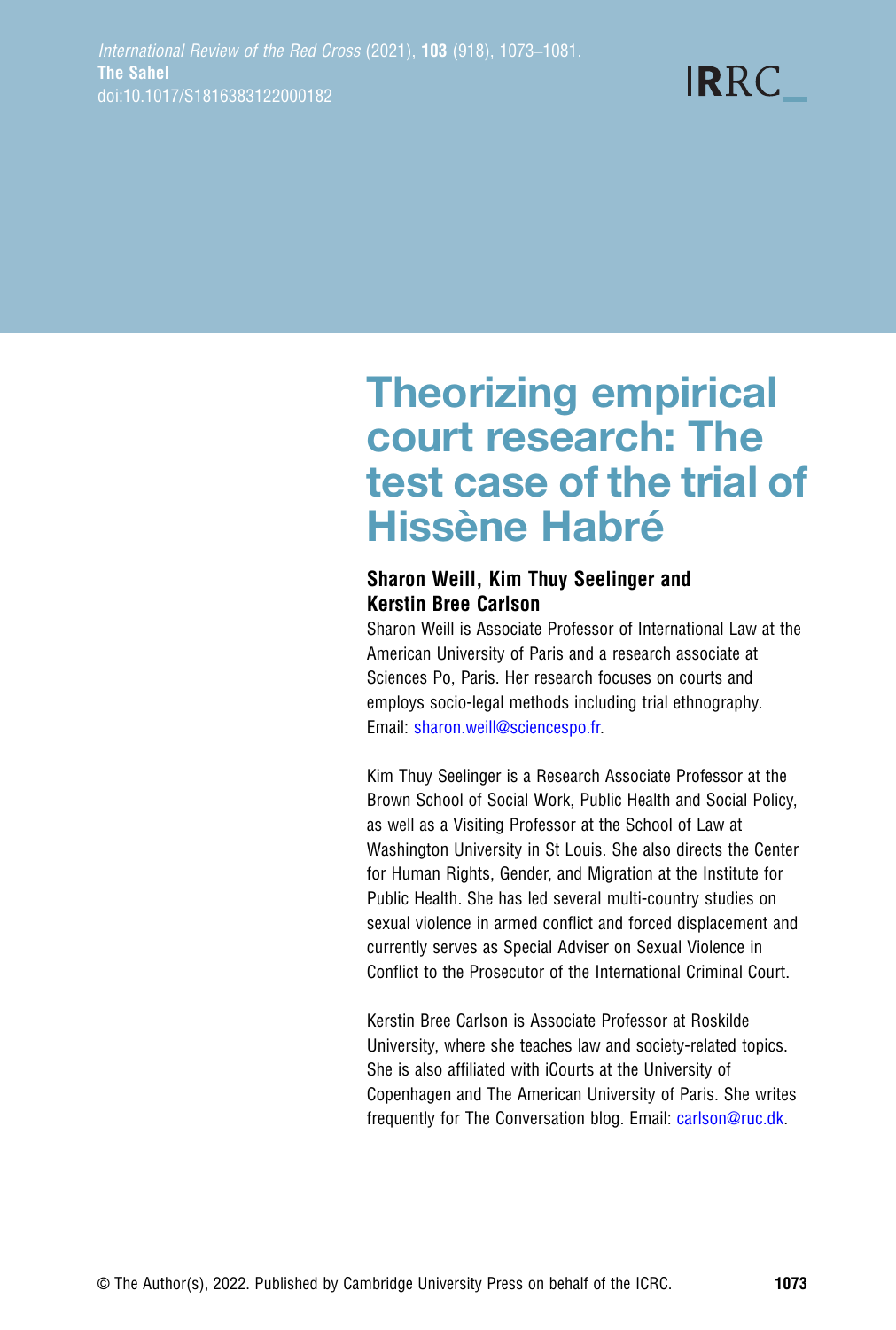#### Abstract

The purpose of this article is to advocate for new methods of studying international law. Hissène Habré, former President of Chad, was convicted by a hybrid tribunal in Dakar. Our book on this judicial process (The President on Trial: Prosecuting Hissène Habré, Oxford University Press, 2020) develops a novel empirical format of first-person testimonials, followed by expert analyses, to trace and contextualize the decades-long story of attempts to bring Habré to justice. The empirical materials collected in our book demonstrate that the Habré trial challenges a linear distribution of power from international (global) actors to local, demonstrating rather a series of horizontal relations between the local and international. Based on this research experience, the article lays out the method we developed. It facilitates an assessment of the legal and political impact of court decisions, routines and broader bureaucratic politics through which the practices of judging are constructed. "Justice" does not speak with one voice; it is made up of multiple actors with different professional interests and personal goals. It is also impacted by power dynamics and by the structure of the institution, including by institutional routine and legal bureaucracy.

Keywords: crimes against humanity, international criminal justice, hybrid tribunals, empirical research, socio-legal methods.

n na na na

## Introduction

Hissène Habré, former president of Chad, was convicted by a hybrid tribunal in Senegal on 30 May 2016. The judgment was affirmed on appeal on 27 April 2017. Habré's prosecution resulted from local and international civil society working in tandem. Following the coup that deposed Habré in 1990 and his flight to Senegal, Chadian victims organized and pressed for justice, led by victims' association leader Souleyman Guengueng, and Chadian human rights advocate, and the country's first woman attorney, Jacqueline Moudeina. Their cause was taken up by Reed Brody of the international non-governmental organization (NGO) Human Rights Watch (HRW), who saw in the case the possibility of bringing universal jurisdiction to Africa. HRW championed trying Habré for international crimes committed by his regime, and exerted pressure on Senegal, including through the African Union and several international institutions and courts.

The eventual trial conducted before the Extraordinary African Chambers (EAC) was a seminal judicial experience in a novel hybrid construct: created by agreement between the African Union, Senegal and Chad, located in Dakar and staffed almost entirely by Senegalese judicials, it applied international criminal law while working under Senegalese criminal procedure. Completed on time, within budget, with the defendant prosecuted and no dead witnesses, the Habré trial epitomized the potential of hybrid tribunals. In an era of growing resistance to international judicial institutions, hybrid tribunals are touted as quicker,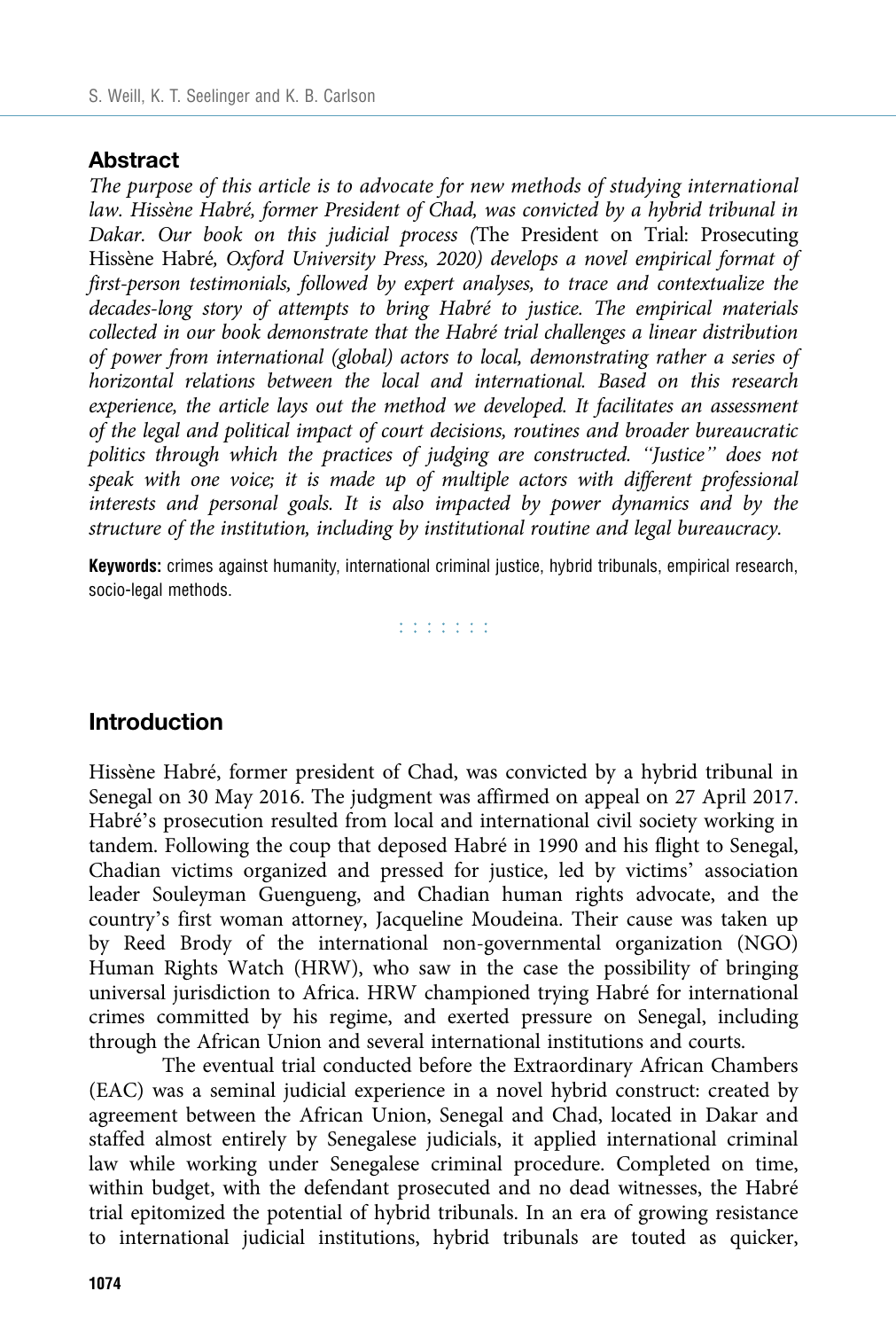cheaper and less controversial than their international counterparts. The Habré trial fulfilled these conditions. It also showed itself to be agile regarding the application of international criminal doctrine, as well as savvy regarding political obstacles.

At the same time, one persistent and valid critique of the Habré trial is that it only managed to try Hissène Habré himself. The EAC pre-trial investigatory chamber had actually brought charges against five people, including Habré. However, Habré was the only one living in Senegal, and was thus the only indictee to actually face trial. The sole presence of Habré as the representative for an atrocity-pursuing regime posed challenges for the EAC when it sought to legitimize itself institutionally through the objectivity of its work.

Our book on this judicial process<sup>1</sup> develops a novel empirical format of first-person testimonials, followed by expert analyses, to trace, explain and contextualize the decades-long story of attempts to bring Habré to justice.

In this article, we lay out the method we developed in this research ("Designing the empirical research on the EAC" section), and theorize that method, using examples from our empirical research ("Developing a theoretical framework based on the empirical findings" section).

# Designing the empirical research on the EAC

We followed the case from 2015 onwards, at first independently, and then as a team. Over our several trips to Dakar, interviewing a spectrum of actors associated with the tribunal, an idea emerged about how we might preserve the empirical richness that we were observing while also telling a coherent story about an important development in international criminal justice.

We wanted to make this empirical source material widely available and we thought the best way to do it was to preserve the actors' direct testimonies. This is what the first part of the book does; its twenty-six chapters are written by Senegalese, Chadian and foreign experts who were directly involved in facilitating and operationalizing the Habré trial. These chapters tell the story of the trial in chronological order, beginning with Habré's fall from power and the 1990 regime change in Chad. Contributors include judges, lawyers, administrators, victims' representatives, politicians, media and civil society leaders central to this case. These chapters are drawn from across the echelons of power, ideology and status, including international judges and bureaucratic workers. Our aim was to construct the narrative of this long process through these accounts, and we invited these participants to tell the story of what they did how, for, or with the EAC, in their own words.

We were aware as we gathered actors' written perspectives that the process of writing is necessarily transformative. People do not write as they speak, personality often does not translate into text, anecdotes disappear, and stories

<sup>1</sup> Sharon Weill, Kim Thuy Seelinger and Kerstin Bree Carlson (eds), The President on Trial: Prosecuting Hissène Habré, Oxford University Press, Oxford, 2020.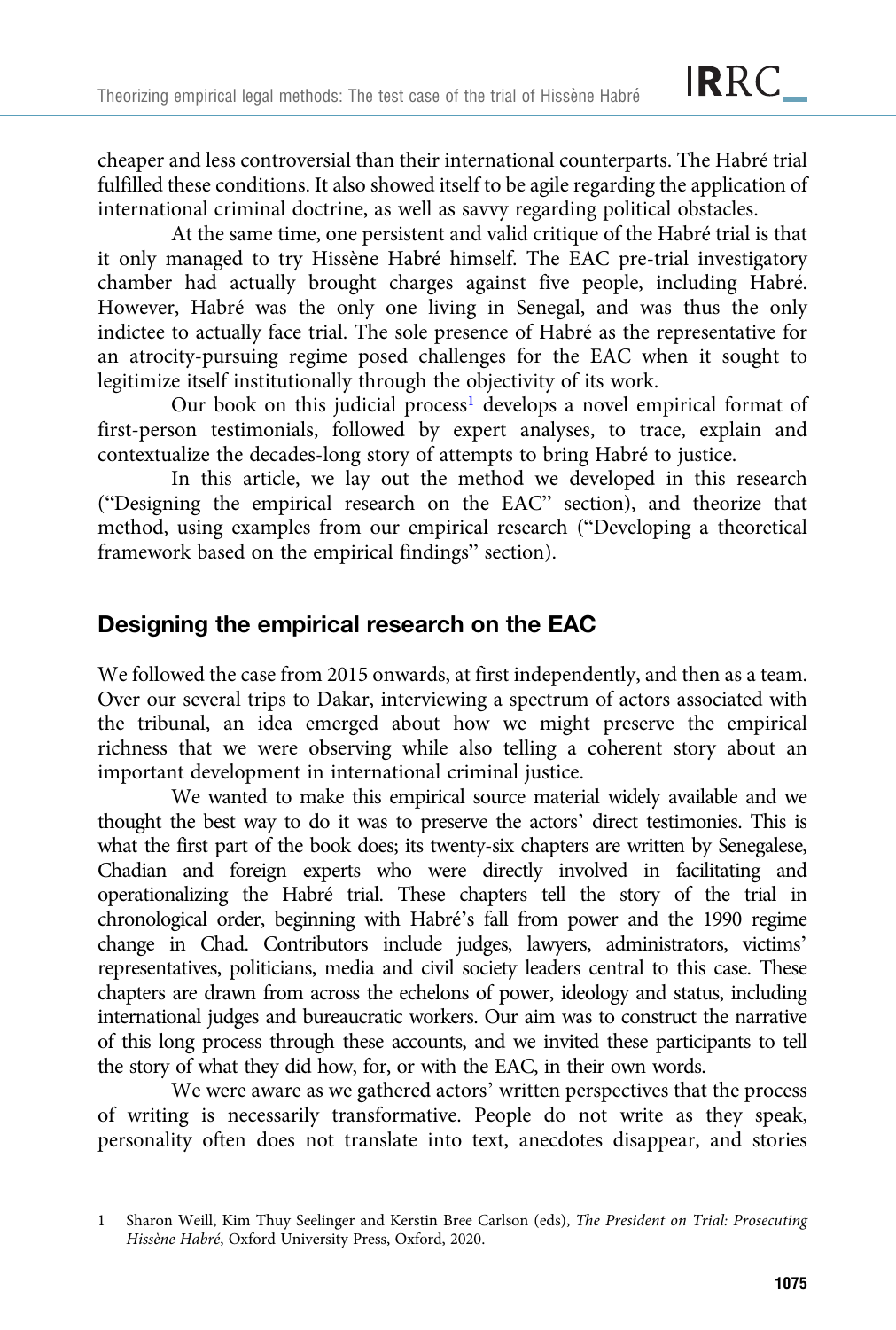told "off the record" during an interview might not be shared again on paper. Chance and timing also had some impact: administrators are busy, politicians feel more or less secure as circumstances change, and activists have sometimes moved on to the next engagement. Nonetheless, the book presents much of what was essential about the institution from the actors' perspectives and how multiple persons and interests interacted in this process.

In the second part of the book we situate the Habré case in its larger context, with seventeen chapters written by scholars and legal experts. Many proponents of international criminal law and transitional justice ask what impact the EAC's design and jurisprudence can have for other prosecutions of international crimes. As a one-off, ad hoc tribunal exploring new judicial forms in the highly contested field of international criminal law in Africa, what is the importance and significance of the EAC's trial and what will it signify in the pantheon of international criminal law? Can this model be replicated, and should it be? What can we learn from this tribunal's work to design and strengthen future institutions? This part presents paradigmatic samples of the theoretical and practice-oriented discussions accompanying the Habré trial. We approached scholars mainly within the legal discipline based on the themes we found central to the case: procedural hybridity; international criminal law doctrine; victim and witness participation; and the future of international criminal justice and its challenges. We grouped the chapters of Part II around what we identified as the authors' own positionality in relation to international criminal law, providing a socio-legal mapping of the field of international criminal law and courts.

The empirical materials collected in our book demonstrate that the Habré trial challenges a linear distribution of power from international (global) actors to local, demonstrating rather a series of horizontal relations between the local and international: this is discussed further below, and at length in the book. The actors' testimonies helped reveal the ways that professionals and other interested parties interact, an essential aspect of how institutions function. The academic contributions contextualized the work of the EAC against other hybrid and international tribunals, and international criminal justice more generally.

## Developing a theoretical framework based on the empirical findings

Based on our research experience in Dakar and elsewhere, we suggest developing a conceptual and methodological framework to analyse the role of courts and to investigate the social, legal and political implications of trials. This method is grounded in empirical observation and seeks to capture the interaction of the actors and their social trajectories, as well as the political context and legal challenges. At the same time, it addresses the institutional routine and political environment in which they are located. It is based on four dimensions: The dynamics of legal doctrines; The role of the human actor; The impact of the institution, structural patterns and bureaucracy net; and Political interaction and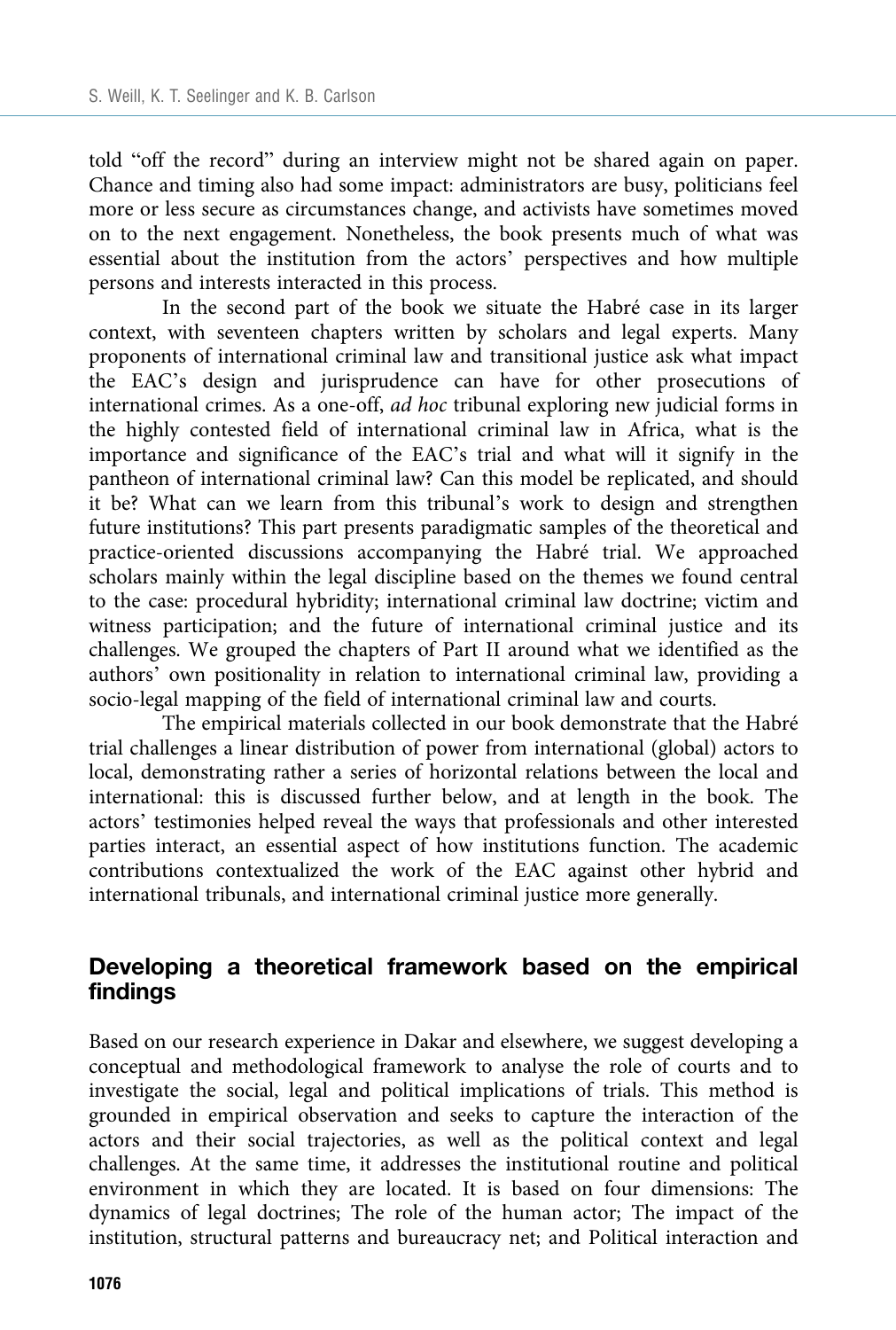geopolitical influence. In the next part we explore these four dimensions, while providing empirical examples observed in our own research.2

## The dynamics of legal doctrines: How law faces international crimes

The first dimension of our conceptual framework examines how political and social goals are translated into legal doctrines, and how, as doctrine is developed and functions as an independent force, it can eventually facilitate or limit the achievement of certain socio-political visions through interpretation or fact-finding.

One clear example of this is the way that the EAC developed international criminal law jurisprudence regarding sexual violence. Sexual violence was not explicitly charged in the investigating phase of the EAC's work. Instead, recommended charges in part referenced torture, presumably including acts of sexualized torture in Habré's prisons that were described in the underlying facts established by the investigating judges. At trial, daily testimony was summarized and uploaded to the Internet by an NGO. During hearings, several witnesses unexpectedly testified about sexual violence committed by members of Habré's regime; one woman, Khadidja Zidane, even testified about being violated by Habré himself. These sudden accounts of sexual violence alerted international scholars. As discussed in Chapter 17, a group of leading experts from Africa, Europe and the United States submitted an amicus curiae brief outlining how the evidence of sexual violence could be charged under the EAC statute and the customary international law in effect during Habré's regime.<sup>3</sup> Chambers accepted the brief as informational and it was also made public by journalists, although there was no clear mechanism for accepting such a submission into the formal record. And yet the document is seen to have had influence: victims' counsel echoed several arguments from the brief in its own submissions and the trial court subsequently bent procedure to "requalify" the facts and amend charges to include sexual violence. It then found Habré guilty of, inter alia, sexual violence committed by his subordinates and also as a direct perpetrator. Ultimately, the appeals court dismissed this latter conviction on procedural grounds, finding that the allegations of Habré's direct perpetration of rape against Ms Zidane were brought too late. Although the trial court finding regarding rape was not accepted, other doctrinal developments, including how sexual violence can be prosecuted, were affirmed.

<sup>2</sup> Our method is inspired by socio-legal literature such as Bruno Latour, The Making of Law. An Ethnography of the Conseil d'Etat, Polity Press, Cambridge, 2010 (translation); Malcolm M. Feeley, The Process is the Punishment: Handling Cases in a Lower Criminal Court, Russell Sage Foundation, New York, 1979; Didier Fassin and Carolina Kobelinsky, "Comment on juge l'asile : l'institution comme agent moral", Revue française de sociologie, Vol. 53, No. 4, 2012; Jacqueline Hodgson, French Criminal Justice: A Comparative Account of the Investigation and Prosecution of Crime in France, Hart Publishing, Oxford and Portland, OR, 2005.

<sup>3</sup> Prior to researching the EAC itself, Seelinger was involved in the development of an amicus curiae brief submitted to the court in December 2015, regarding the potential to charge sexual violence crimes according to the EAC statute and based on customary international law in effect during the 1980s.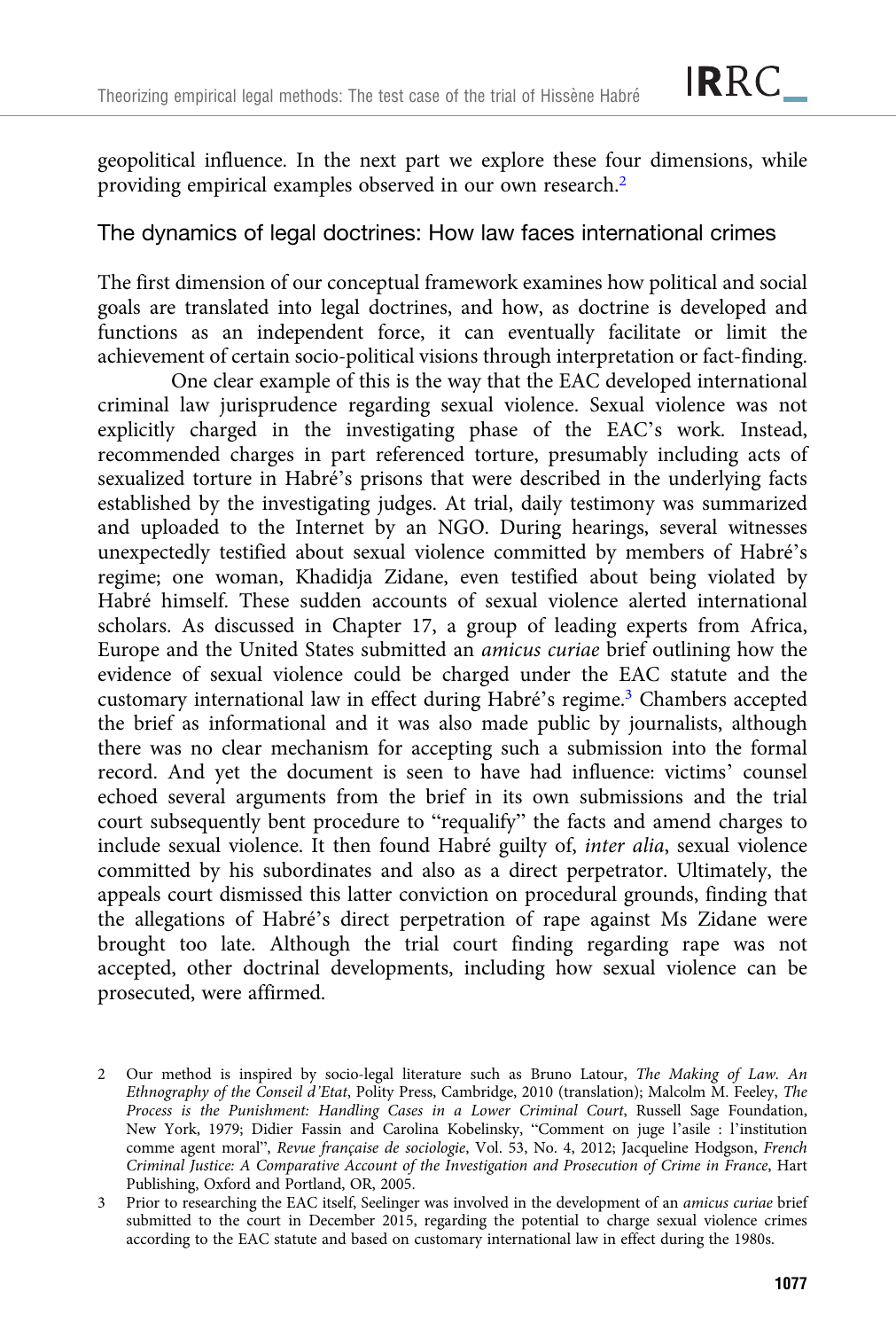This demonstrates how, while developing the doctrinal framework, the legal decision is motivated by the social and political forces that created it. The EAC's decision, which will be probably taught in law schools detached from its socio-political process, will have a jurisprudential impact on the development of the law. We decided to include a summary of the judgment alongside the other "actors" chapters, as it has become an actor in itself. In doing so, we argue that emerging legal doctrines should not be understood as separate from the social and political forces that guided them as much as facts and laws.

To look at this from another angle, consider the experience of Habré's appointed counsel, brought on while the trial was underway. Habré's appointed counsel, Senegalese lawyers and therefore experts in Senegalese procedure, were confident before the judgment that the irregularities of the process were such that the trial court could not convict Habré (see Chapter 14). Yet in the Habré trial, too much was riding on a court determination to allow Senegalese procedure to dictate. In domestic trials, criminal procedure is not an element where flexibility is permitted. International trials have demonstrated far more flexibility, however, and the experience of the Habré trial develops this doctrinal trend. As a highranking justice official, who ultimately did not write for the book, told us, "Once you have the politics lined up, the law can get the job done."

The role of the human actor: "Law at work"

A court decision is a product of the interaction and contribution of many actors. Yet, standard legal research concerns essentially the study of legislation and precedents or selective cases, without considering the socio-political and empirical context of judicial practice. The components of "the law in action" – such as the legal ritual and procedure, the narratives of the protagonists, the judicial actors' behaviour and interaction – need to be observed and analysed, in order to understand the impact of those interactions on the production of case law. Thus, it is not only the abstract norm and court decision that interest the researcher but the actual practice, the interaction of the actors on a concrete case on which the theoretical analyses are based.

At least three specific groups of actors play a key role in making case law: judges, defence lawyers and State prosecutors. Yet, other actors such as civil society actors, victims' associations, clerks, donors, secretaries, journalists, academics, NGOs, experts and political actors are also important.

The EAC was portrayed as an African Court established to try an African leader by African professionals. This socio-political raison d'etre of the EAC implied three categories of actors: visible actors, such as the Senegalese/African judges and clerks; background actors, such as a number of French technical experts embedded within the different chambers and judicial corps; and hidden actors such as the French judge who actually drafted whole sections of the decision. This latter category was not hidden to all; those working in the court knew of course. Traces of these actors found their way into the judgment as well. One of the defence attorneys pointed to the phrase "springtime" included in the judgment to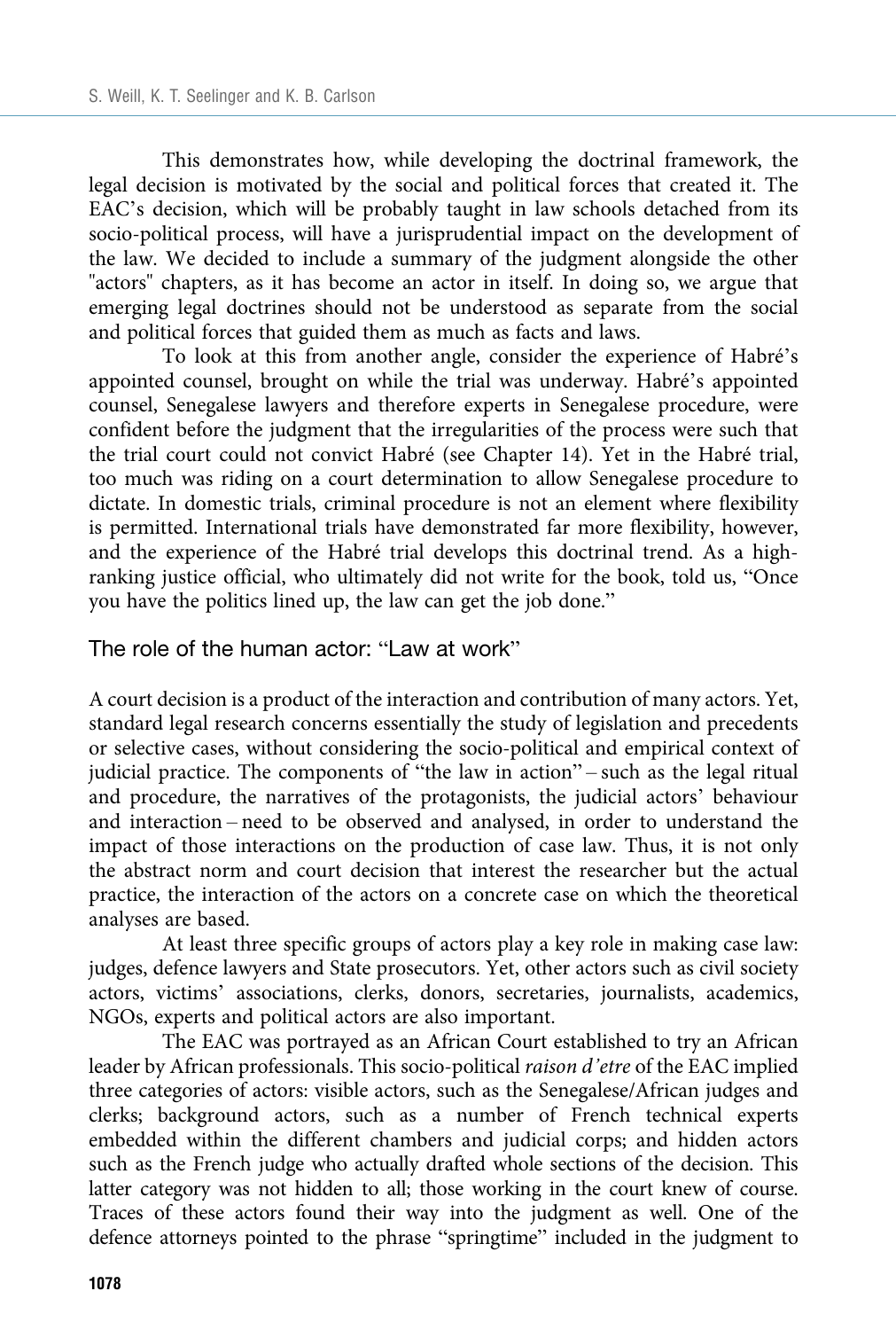define a timeline, explaining that only a French lawyer would use such a word; for locals, there is no "spring" in Chad but rather a rainy season and a dry season.

More theoretically, we argue that the actors' career trajectory, competences, and prior socialization and political positioning are key to understanding how court decisions are made.<sup>4</sup> In this context, the interaction between these players, and in particular the extent to which they were cooperating, confronting and being impacted by different internal or political struggles or networks, should be examined. Of particular interest is understanding how the practice and the legal choices made by the different actors are affected by these power dynamics.

Chapters in the book written by an investigating judge, the prosecutor and an appeal judge all speak to how the strengths and obstacles derived from their own professional fields made cooperation possible (or not). For example, EAC judges discussed how during their investigations in Chad, Senegalese and Chadian judicial officials were all similarly trained in and familiar with civil law investigation procedures, and this facilitated their cooperation as they handled hundreds of witnesses. Additionally, Belgium shared its files from the investigation conducted by Judge Fransen; Belgian investigatory procedures are similar to those practised in Senegal and Chad (Chapter 6).

Networks and tensions are revealed all over the book: between academics and the judicial professions (Chapter 26); between the court, victims and NGOs; and internationally between diplomats and government officials. Chapters written by HRW experts Reed Brody and Olivier Bercault, as well as by the victims' lawyers, discuss a flow of information, ideas and attention travelling horizontally. Consider again the amicus curiae brief on sexual violence, which was not entered into the official court record as such, but rather entered the public domain via news media coverage linking to the brief. Likewise, a Senegalese journalist travelled with the investigating judges to Chad, bringing detailed news of the investigation into the Senegalese media sphere (Chapter 24). As a more subtle example of the pervasive power of information networks, consider the source of a key statistic regarding the number of deaths attributed to Habré's regime. In 1992, a truth commission set up by Habré's successor, Idris Déby, established that nearly 3,900 people had died in Habré's prisons. Determining that this number constituted approximately 10% of the deaths for which the regime was responsible, the Truth Commission rounded the number of dead up to 40,000 (Chapter 2). This "statistic" was accepted by NGOs and victims, and made its way into the trial uncontested.

#### Institutional factors: hierarchy, bureaucracy and performance

Legal work is necessarily impacted by the structure of the institution, including by institutional routine and legal bureaucracy.<sup>5</sup> This is how even an exceptional trial

<sup>4</sup> Pierre Bourdieu, "The Force of Law: Toward a Sociology of the Juridical Field", Hastings Law Journal, Vol. 38, No. 5, 1987; Mikkel J. Christensen, "Crafting and Promoting International Crimes: A Controversy Between Legal Professionals of Core Crimes and Anti-Corruption", Leiden Journal of International Law, Vol. 30, No. 2, 2017.

<sup>5</sup> Didier Bigo (ed.), The Field of the EU Internal Security Agencies, L'Harmattan, Paris, 2007.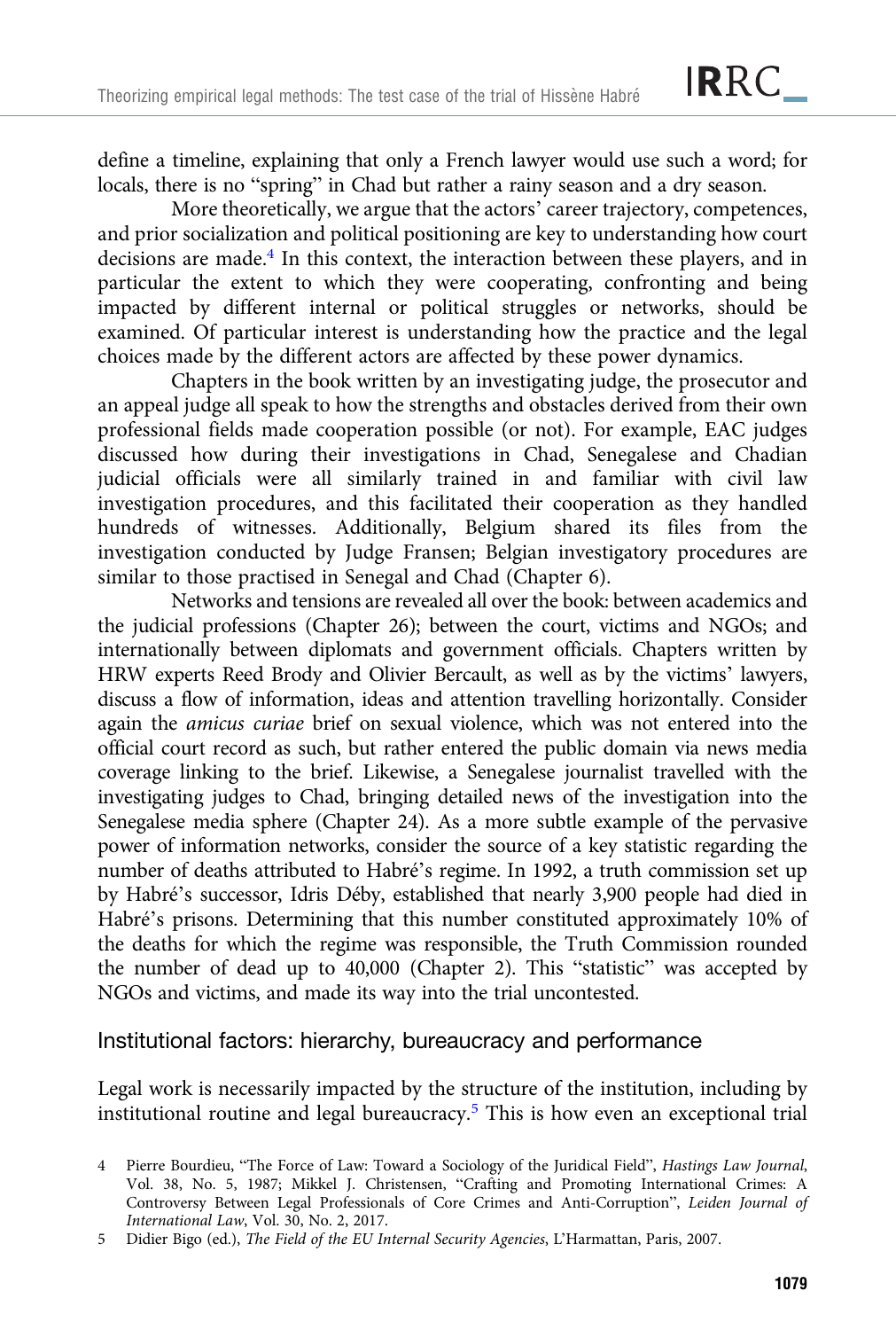such as that of a former president for violations of international criminal law becomes a work of routine by professionals bounded by institutional bureaucracy, hierarchy and, in this case, by personal precarity.

Routines, organized by managers, set the balance between the legal and social dimensions of the task and orient the work of courts towards a bureaucratic goal of efficiency.

In this context, the book chapters of the administrators and the foreign donors highlight their role and importance as well as some of the internal conflicts that arose, including unexpected power relations. For example, it became evident to us that the EAC Administrator, with his strong personality and professional background, functioned as a gatekeeper between international pressures and the everyday operation of an efficient tribunal. Within the tribunal, the Administrator was spoken of in glowing terms, and the fact that he made everything work with a tiny office staff of only three people including himself was all the more impressive. For example, it was a testament to the Administrator's effectiveness that hundreds of witnesses were able to come to the EAC from Chad without a single person being harmed. For the donors, however, the Administrator often popped up as an irritating figure who imposed unnecessary obstacles and was not "a team player".

"Finishing on time" was a mantra repeated by many actors, and indeed efficiency took precedence in many aspects, as the court-appointed defence attorney pointed out. Even the appeal needed to be filed before the 300-page written judgment was rendered, and so the appeal was made on the basis of the thirty-page summary read out in court. Likewise, the budget was a determinative force that sometimes seemed to play outside the purely practical. For example, prior to the judgment, we asked one of the EAC officials if they believed that there would be an appeal. "Of course," they replied. "We budgeted for it."

## Interaction with politics: Judging at the frontier of politicized justice

While the law claims its underlying capacity to evade political variables, we are interested in showing the positions given to politics and international relations within judicial proceedings, and how facts are established by judges. It is thus essential to contextualize these kinds of trials in the broader international political arenas, as well as historical situatedness, despite the key claim of political detachment.

There is much to discuss in this regard, but due to the limited scope of this article, we point to two examples. First, Habré himself (Chapter 7) drew attention to the aid he received from the United States and France in order to deter the threat of Libya. Habré was received by Ronald Reagan in the US White House in 1986, and was always financed by France. In fact, those forms of support have not changed since Habré's time. Habré's successor, Idris Déby, received counter-terrorism aid from these same foreign allies during his thirty-year reign. Déby died unexpectedly in 2021 and was succeeded by his son.

Second, Chad was initially an enthusiastic supporter of the EAC and its quest to try Habré. Chad was the largest single donor to the tribunal and it even